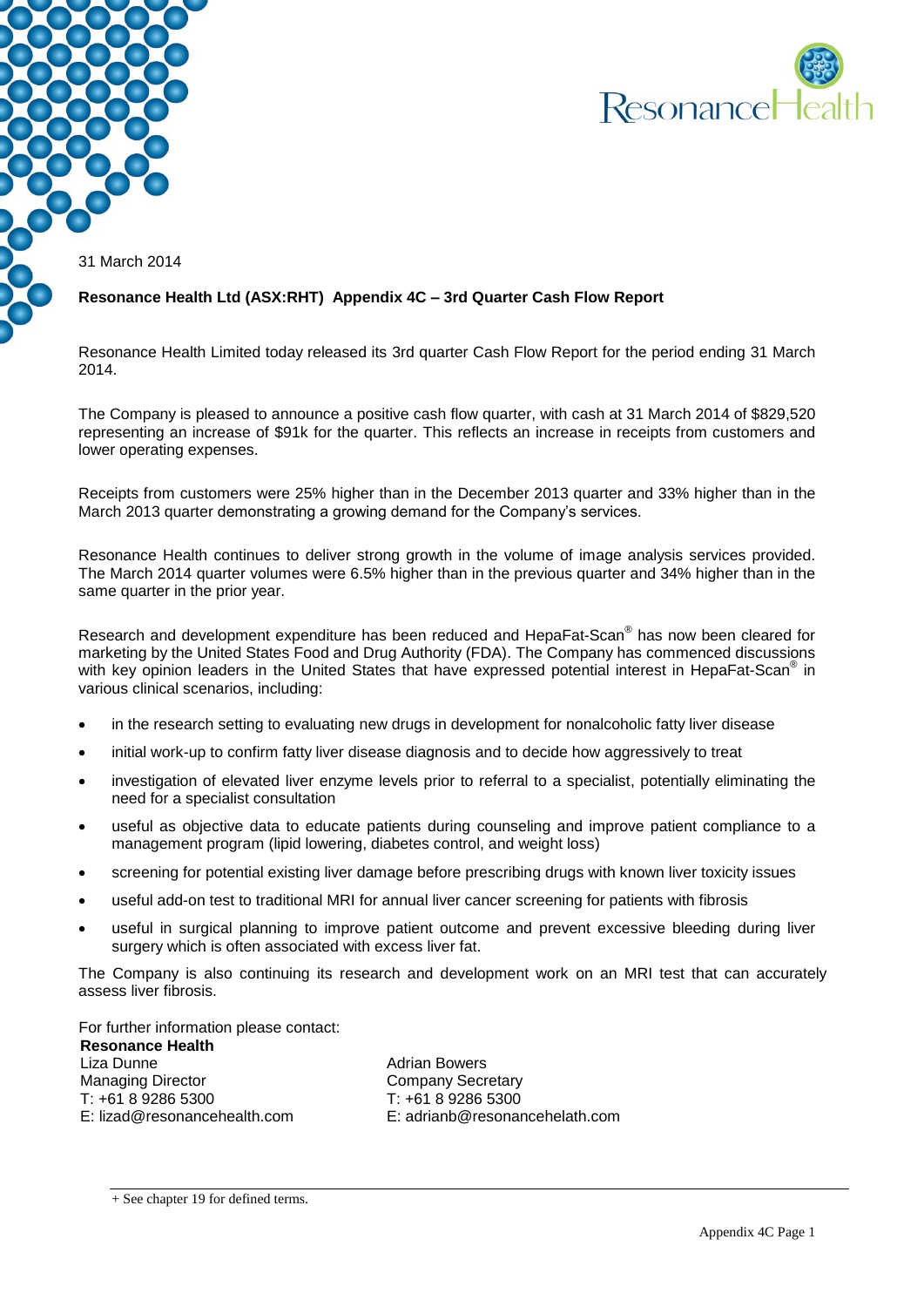**Appendix 4C Quarterly report for entities admitted on the basis of commitment**

*Rule 4.7B*

# **Appendix 4C**

# **Quarterly report for entities admitted on the basis of commitments**

Introduced 31/3/2000. Amended 30/9/2001

Name of entity

Resonance Health Limited

96 006 762 492 31 March 2014

ABN Quarter ended ("current quarter")

#### **Consolidated statement of cash flows**

|                                            |                                                | Current quarter | Year to date |
|--------------------------------------------|------------------------------------------------|-----------------|--------------|
| Cash flows related to operating activities |                                                | \$A'000         | \$A'000      |
|                                            |                                                |                 |              |
| 1.1                                        | Receipts from customers                        | 649             | 1,556        |
| 1.2                                        | (a) staff costs<br>Payments for                | (322)           | (1,050)      |
|                                            | (b) advertising and marketing                  | (49)            | (172)        |
|                                            | (c) research and development                   | (8)             | (93)         |
|                                            | (d) leased assets                              |                 |              |
|                                            | (e) other working capital                      | (133)           | (378)        |
| 1.3                                        | Dividends received                             |                 |              |
| 1.4                                        | Interest and other items of a similar nature   | 4               | 16           |
|                                            | received                                       |                 |              |
| 1.5                                        | Interest and other costs of finance paid       |                 |              |
| 1.6                                        | Income taxes (paid)/received                   |                 |              |
| 1.7                                        | Receipts/Payments (a) consulting $\&$<br>Other | (19)            | (45)         |
|                                            | professional services                          |                 |              |
|                                            | (b) statutory $&$ compliance                   | (28)            | (100)        |
|                                            | (c) grants                                     |                 |              |
|                                            |                                                | 94              | (266)        |
|                                            | Net operating cash flows                       |                 |              |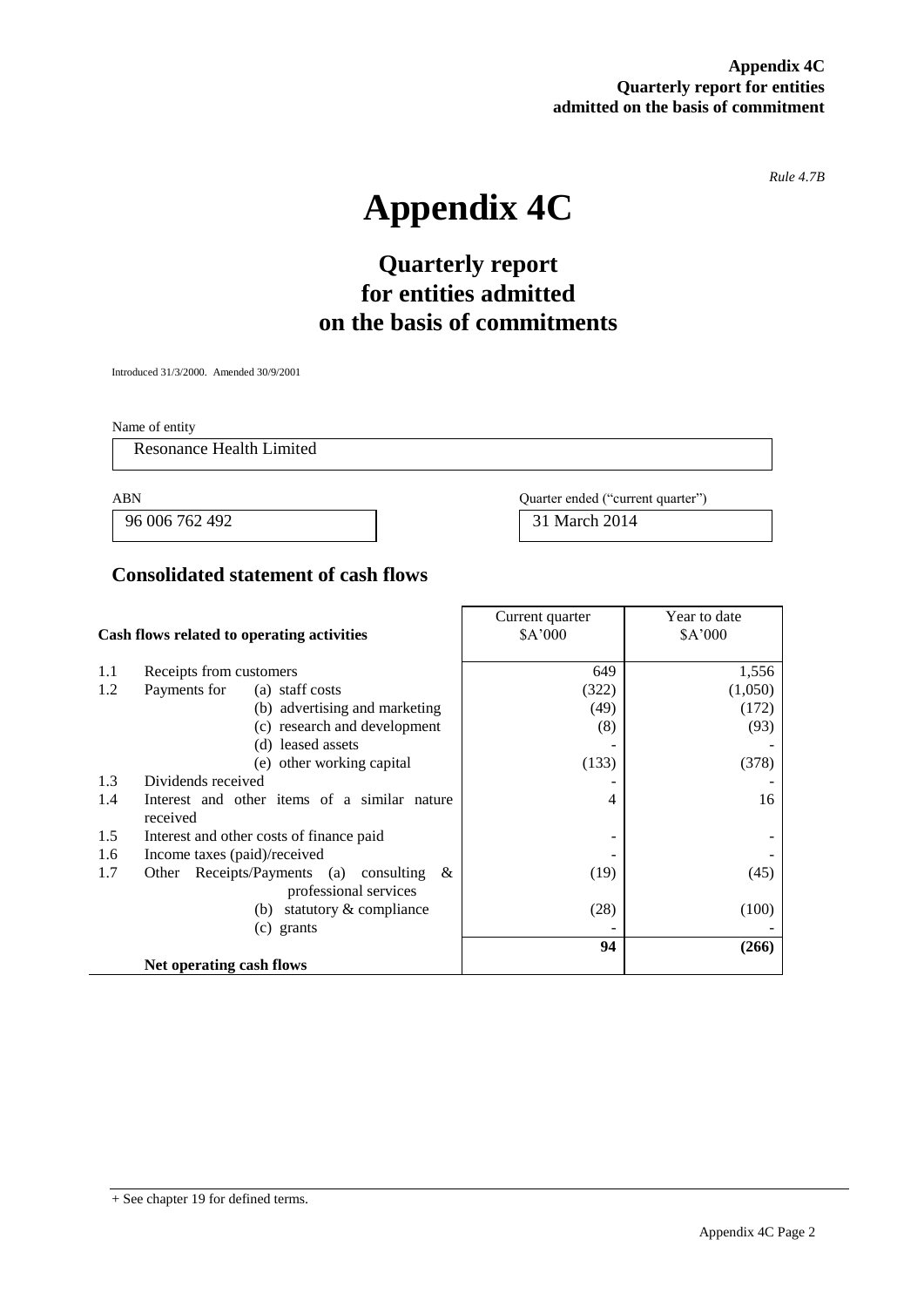#### **Appendix 4C Quarterly report for entities admitted on the basis of commitment**

|      |                                                                | Current quarter | Year to date |
|------|----------------------------------------------------------------|-----------------|--------------|
|      |                                                                | \$A'000         | \$A'000      |
| 1.8  | Net operating cash flows (carried forward)                     |                 |              |
|      | Cash flows related to investing activities                     |                 |              |
| 1.9  | Payment for acquisition of:                                    |                 |              |
|      | (a) businesses (item 5)                                        |                 |              |
|      | (b) equity investments                                         |                 |              |
|      | intellectual property<br>(c)                                   |                 |              |
|      | physical non-current assets<br>(d)                             | (3)             | (3)          |
|      | other non-current assets<br>(e)                                |                 |              |
| 1.10 | Proceeds from disposal of:                                     |                 |              |
|      | (a) businesses (item 5)                                        |                 |              |
|      | (b) equity investments<br>intellectual property<br>(c)         |                 |              |
|      | (d)<br>physical non-current                                    |                 |              |
|      | assets                                                         |                 |              |
|      | (e)<br>other non-current assets                                |                 |              |
|      |                                                                |                 |              |
| 1.11 | Loans to other entities                                        |                 |              |
| 1.12 | Loans repaid by other entities                                 |                 |              |
| 1.13 | Other (Cash introduced on acquisition of<br>controlled entity) |                 |              |
|      |                                                                |                 |              |
|      | Net investing cash flows                                       | ٠               |              |
| 1.14 | Total operating and investing cash flows                       | 91              | (269)        |
|      | Cash flows related to financing activities                     |                 |              |
| 1.15 | Proceeds from issues of shares, options, etc.                  |                 |              |
| 1.16 | Proceeds from sale of forfeited shares                         |                 |              |
| 1.17 | Proceeds from borrowings                                       |                 |              |
| 1.18 | Repayment of borrowings                                        |                 |              |
| 1.19 | Dividends paid                                                 |                 |              |
| 1.20 | Other (costs of capital raising)                               |                 |              |
|      | Net financing cash flows                                       |                 |              |
|      | Net increase (decrease) in cash held                           | 91              | (269)        |
|      |                                                                |                 |              |
| 1.21 | Cash at beginning of quarter/year to date                      | 745             | 1,093        |
| 1.22 | Exchange rate adjustments to item 1.20                         | (7)             | 5            |
| 1.23 | Cash at end of quarter                                         | 829             | 829          |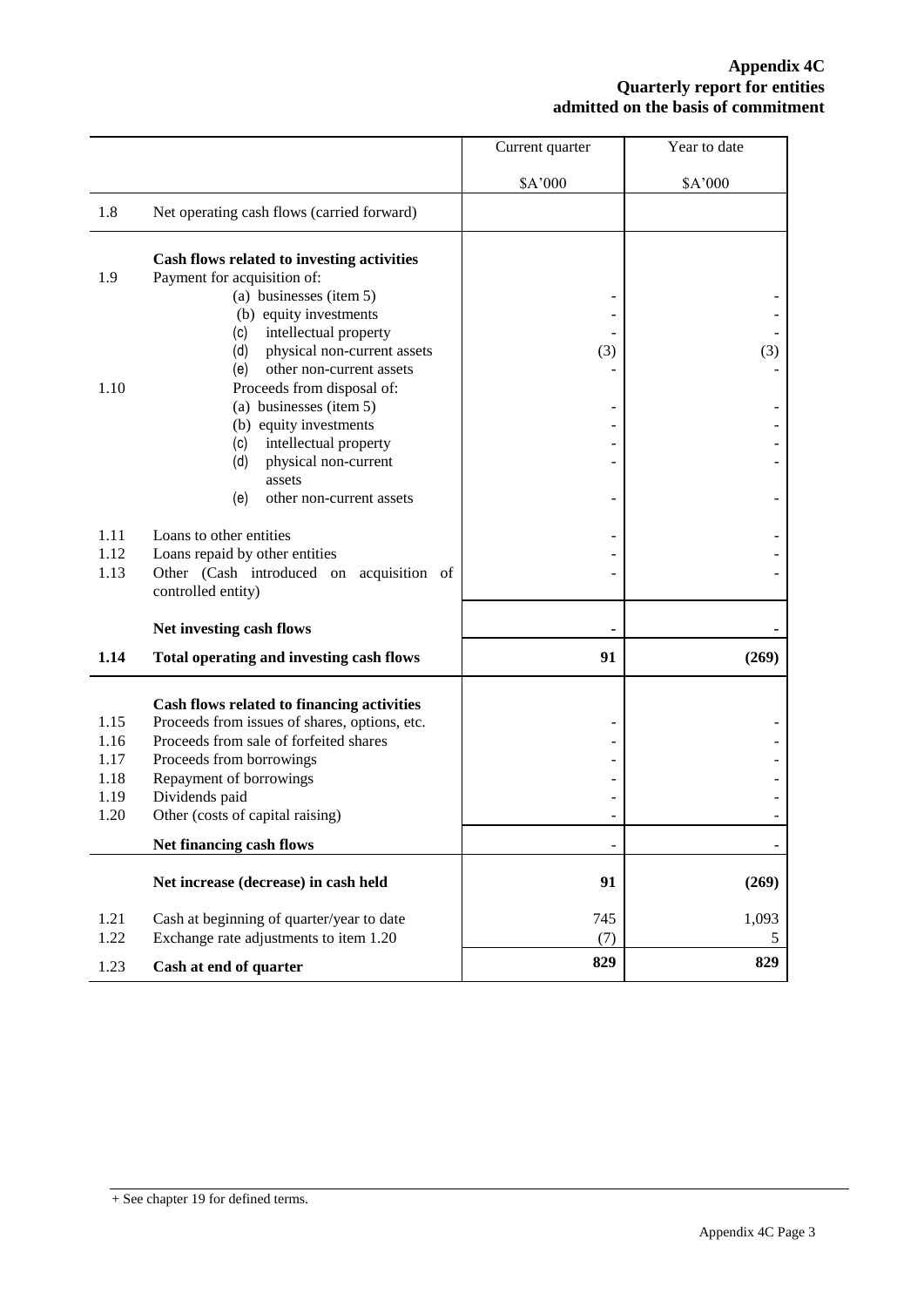## **Payments to directors of the entity and associates of the directors Payments to related entities of the entity and associates of the related entities**

|      |                                                                  | Current quarter<br>\$A'000 |
|------|------------------------------------------------------------------|----------------------------|
| 1.24 | Aggregate amount of payments to the parties included in item 1.2 | \$38k                      |
| 1.25 | Aggregate amount of loans to the parties included in item 1.11   |                            |
| 1.26 | Explanation necessary for an understanding of the transactions   |                            |

\$23K – Directors fees \$15K – Consulting fees

#### **Non-cash financing and investing activities**

2.1 Details of financing and investing transactions which have had a material effect on consolidated assets and liabilities but did not involve cash flows

N/A.

2.2 Details of outlays made by other entities to establish or increase their share in businesses in which the reporting entity has an interest

N/A

### **Financing facilities available**

*Add notes as necessary for an understanding of the position. (See AASB 1026 paragraph 12.2).*

|     |                             | Amount available<br>\$A'000 | Amount used<br>\$A'000 |
|-----|-----------------------------|-----------------------------|------------------------|
| 3.1 | Loan facilities             | -                           |                        |
| 3.2 | Credit standby arrangements | -                           |                        |